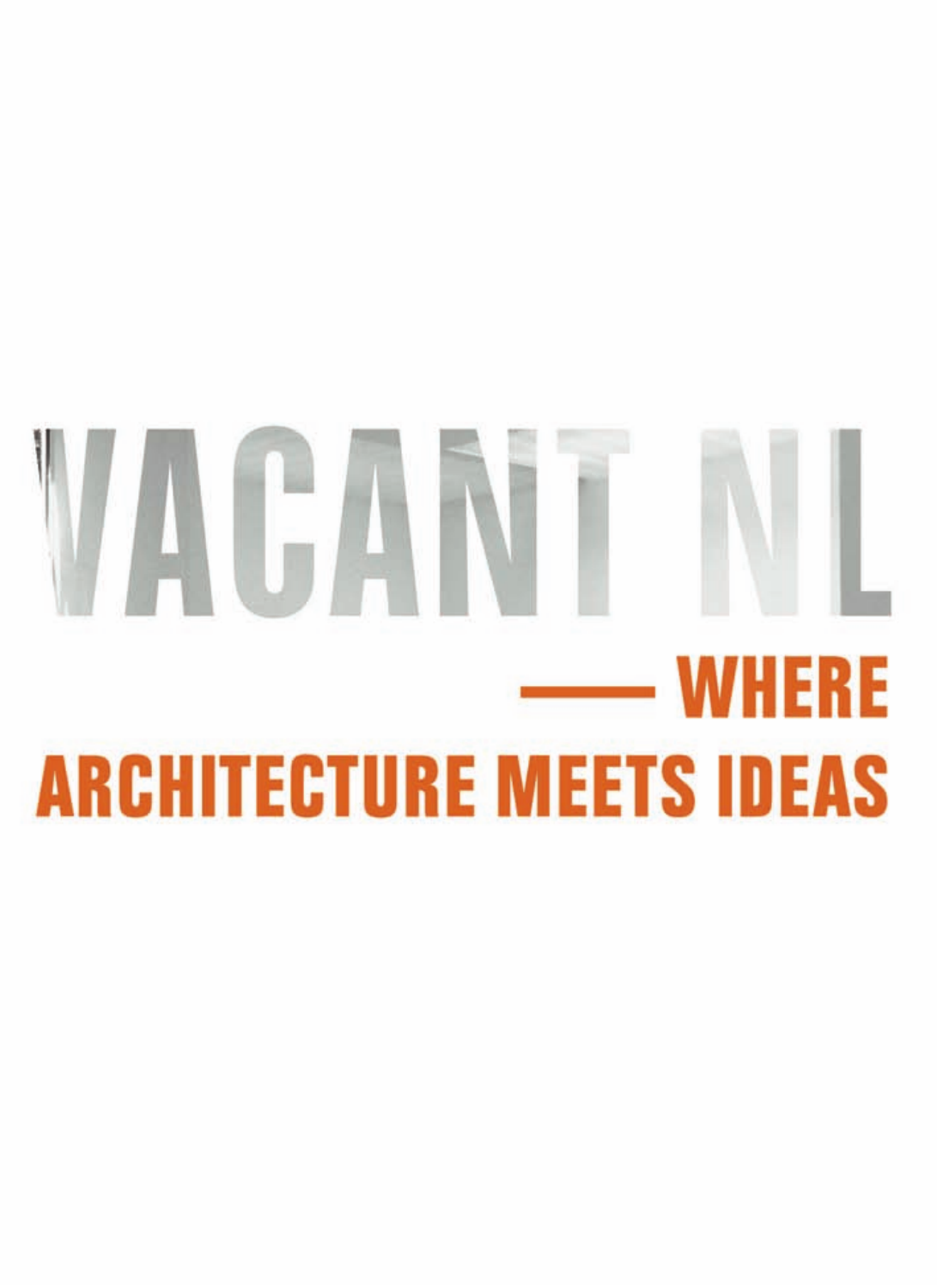*Constituting the Interim* In view of the attractive opportunities that the Interim offers for unconventional uses of urban space by a rainbow coalition of businesspeople, can it be accorded a special status that will help it to benefit the city?

The Constitution for the Interim presented below takes up this challenge, sketching the borderlands between opportunity and neglect, between investment and exploitation, the temporary and the ongoing, law and lawlessness – and everything else that arises in the Interim.

## *Preamble* DRAWING INSPIRATION FROM the many examples showing, firstly, that in the Dutch context the Interim offers space for a bottom-up planning instrument, either complementary or parallel to top-down planning processes, and, secondly, that this Interim offers space for reflection and action, space that must be used and, where necessary, pressed into service;

BELIEVING that the Interim introduces a trialand-error approach that presents, in a literally constructive way, the opportunity to learn from one's initial steps and adjust one's plans where necessary, and that the Interim can thereby offer space for urban complexity and dynamism;

AWARE that the power and attraction of the Interim lies above all in the fact that so much is *not* present, *not* regulated, and *not* (or not yet) organized, but that in consequence a great deal is generally *not* accessible, *not* usable (or only with difficulty), *not* lasting, and *not* officially authorized, and that the regime presented in this Constitution therefore aims solely to guarantee the accessibility of the Interim without compromising the freedom that it offers, and to resolve relevant long-running issues in spatial planning;

we present the following Constitution for the Interim.

*Part I: The Founding Principles For whom is this constitution intended?*

*I Definition and Objectives of the Interim* The Interim is the time period beginning when the original function of a site or building is terminated and continuing until the site or building is redeveloped (whether or not according to plan, and whether or not successfully). The Interim is therefore an autonomous and finite entity in space and time.

The objective of the Interim, within the scope of that autonomy, is to offer time and space for initiatives aimed at opening up prospects for the future.1

### *II Fundamental Rights and Citizenship of the*

*Interim* Given the autonomy of the Interim as a spatial and temporal unit, the importance of the Interim in the development of the city and its culture, the relative scarcity of the Interim, and – as a consequence of the foregoing – the pressure under which the Interim must perform, the Interim *itself* is endowed with certain fundamental rights. These rights are specified in part II. They serve to secure the objective of the Interim: to offer time and space for initiatives aimed at opening up prospects for the future. The Interim has no other rights. Citizenship of the Interim is available to those Interim entrepreneurs who undertake initiatives in the Interim. Citizenship confers one essential right on the citizen: the right of access to the Interim.

*III Interim Competences* The specific competences of the Interim depend on the 40 type of Interim and are not interchangeable. a. anticipated Interim

This is the period between the termination of a function (possibly long-term) or a long-term mode of use of an area and the commencement of a new, redeveloped function. The length of this period can be estimated in advance, but in practice, the period can last years longer than expected. In this case, the Interim is a by-product, the transition period preceding a well-defined future situation.

The anticipated Interim has the competence to question both the transition period leading up to the future function, and the validity of that function.

b. unanticipated Interim

This is the period after the decision is made to terminate an earlier function or earlier mode of use for which a new or redeveloped function has been planned, in cases where this new function is no longer certain to come about. Because the status and ownership situation are unclear, the period of time that will pass before there is a new permanent use for the building is indefinite in duration. This unanticipated Interim has the competence to provide time and space for informal developments with the potential to provoke the determination of a new formal purpose and ownership situation.

c. opportunistic Interim

This is the time after the termination of a function (possibly long-term) or mode of use of an area and before active redevelopment begins (a time in which the area has no new purpose). In some cases, a situation of this kind leads to the decision to designate the area for some temporary use, to generate a minimum of income, to protect the area from decay (or

from further decay), or to make the area as attractive as possible for some new purpose not yet determined in detail (gentrification). The indeterminate Interim has the competence to explore its potential by providing time and space for opportunistic use.

d. strategic Interim

This is a deliberate pause (or trial period) after the termination of a (possibly long-term) function or mode of use of an area, during which experiments are conducted to determine the best new use. Because the status is clear for participants and potential participants, initiatives are encouraged rather than impeded; all parties know what they can expect. Another motivating factor is that a good initiative has an excellent chance of inspiring a long-term follow-up activity or acquiring a permanent status. In such cases, the sooner the planning process focuses on the potential of the Interim, the sooner the area can benefit from the Interim's catalytic effects. The strategic Interim has the competence to offer transformation pioneers the opportunity to initiate long-term developments.

*IV Interim Institutions and Bodies* As soon as the Interim is activated, a coalition of entrepreneurs takes shape.2 The objective of every member of this coalition is, in one way or another, to derive added value from the Interim through its development. The participants (voluntary or involuntary) may include various levels of government, civil-society organizations (NGOs, neighbourhood and district organizations, etc.), and private parties (housing associations, property developers, investors, businesspeople, and individuals). This coalition can take two essentially different fundamental forms: a. the reactive coalition, which takes shape when one of the coalition partners unilaterally decides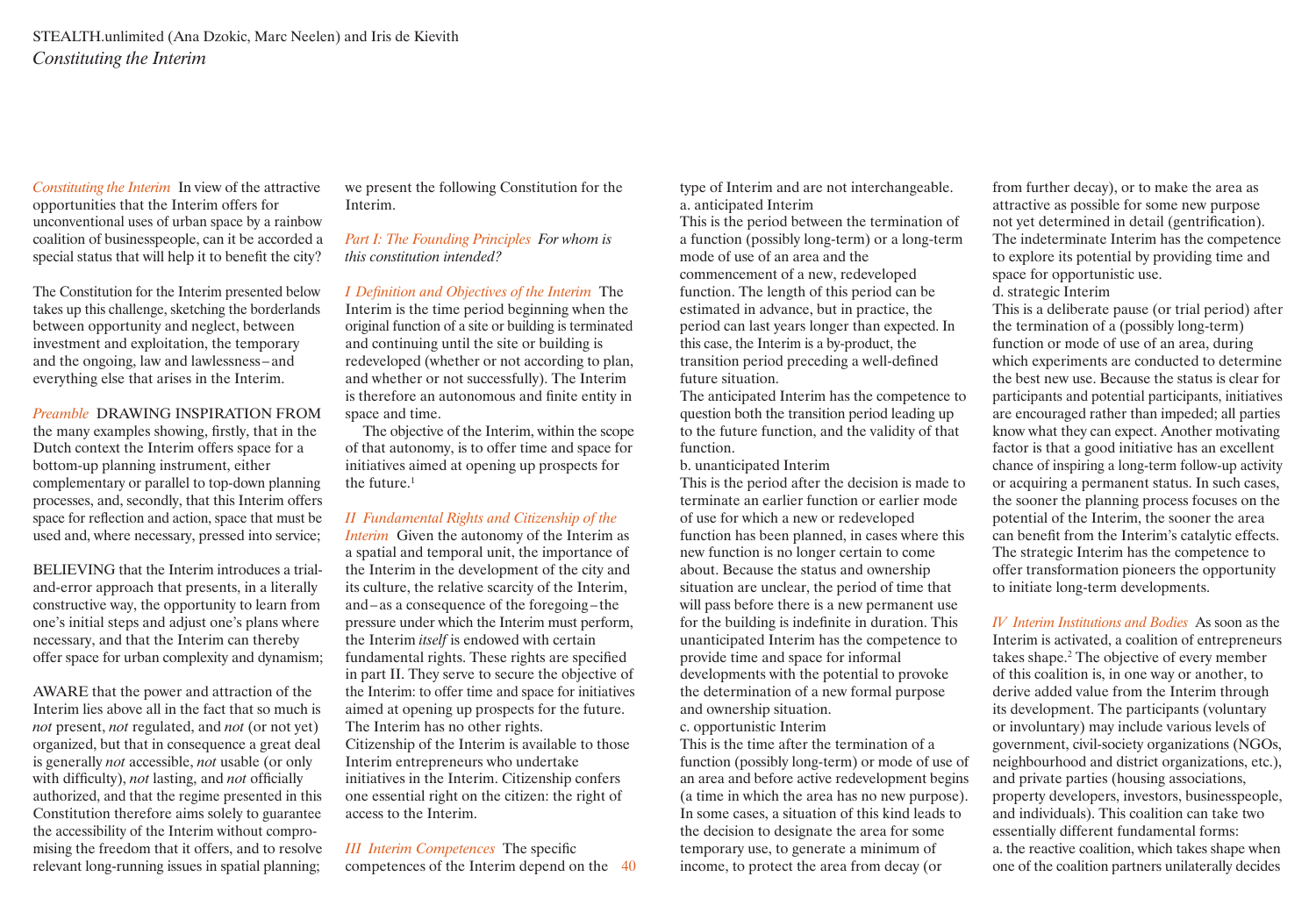to activate the Interim, thus compelling the other coalition partners to take action; b. the pro-active coalition, which takes shape when the broadest possible coalition mutually decides, through a broad participatory process, to activate the Interim, thus inciting a response from the existing coalition partners and other potential partners.

### *V Exercise of Interim Competences* The

competences of the Interim are exercised through provision of access to the Interim by the coalition of entrepreneurs, who are responsible for Interim development.

The owner of the land or structures in question (whose identity is almost always known in the Dutch situation) can play a pivotal role. In some cases a coalition can provide access to the Interim contrary to the wishes of the owner.

### *VI The Democratic Life of the Interim* The

democratic life of the Interim (the operation of its governing institutions) is in the hands of the coalition of entrepreneurs. Interim entrepreneurs can come together from very different backgrounds to form a coalition. Accordingly, interim democratic life must necessarily be based on the principle of Interim inequality and non-equivalence (of authority, legal status, investment capacity, available time for investment, pioneering spirit, etc.). This results in unique combinations that make Interim development possible. In a pro-active coalition, the partners, fully aware of the fact of inequality and nonequivalence, strive toward dialogue and transparent development, in order to define and protect their common interests. Within the framework of the coalition an external party is often engaged to protect those

interests, given that the coalition itself is often unable to perform this task.

*VII Finances of the Interim* The capital of the Interim consists of the capitalized increase in value or potentially capitalizable increase in value created by Interim development. (Value may be created and capitalization may take place in the Neighbouring Time or in the surrounding area, or both.)

The Interim increase in value is calculated on the basis of the total capital created, including both material and immaterial assets (the latter category includes urban, symbolic, cultural, social, economic, and cognitive capital, and the like).<sup>3</sup> In addition to tangible economic capital (land and property), account must also be taken of the creation of productive value (rent and future rental values) associated with land and immovable property, as well as of urban quality and urban activity.

Through the progressive development of capital, value is created gradually and, in the ideal situation, irreversibly (rather than explosively, with the risk of an equally abrupt setback leading to impoverishment), as specified in further detail in art. III.V (The Functioning of the Interim).

In the case of a pro-active coalition, the mechanism of value creation and the conversion rates for the different varieties of capital are to be agreed in the form of exchange rates.<sup>4</sup> In the case of a reactive coalition, capitalization takes place outside the framework of the full coalition of entrepreneurs.<sup>5</sup> This may be in conflict with the broader public interest, especially when the means for realizing the increase in value are, in whole or part, public property.

*VIII Access to the Interim* Access to the Interim can be divided into two categories. Areas and buildings gain access to the Interim when their original function has been terminated and redevelopment does not take place immediately. Areas and buildings in this situation gain immediate access to the Interim. They thus become autonomous and distinct entities in space and time, gaining the special Interim status and thereby entering the scope of the Constitution for the Interim. Individual coalition partners are guaranteed access to the Interim by the coalition partners as a body, in so far as these individual partners have a valid claim to the enjoyment of the benefits of the Interim, its capital (see VII), and the increase in that capital.<sup>6</sup>

*IX The Interim and its Neighbouring Time* As an autonomous entity in space and time, the Interim forms a parallel time zone. Simultaneously, the usual functional and developmental processes take place in what is referred to hereinafter as the Neighbouring Time. The transition from the Neighbouring Time to the Interim has a prior and a subsequent stage. The prior stage generally involves eagerly looking forward to the termination of the previous use. The subsequent stage is that in which (rightly or wrongly) one looks back wistfully at the Interim.

Should the anticipated subsequent stage fail to materialize, the result may be an overtime situation. Redevelopment may have deliberately been called to a halt, but it is also possible that something has gone wrong. Perhaps there is an economic crisis or the schedule was not discussed in a timely fashion.

If the anticipated subsequent stage fails to materialize, it is advisable to take swift action. *Part II: The Charter of Fundamental Rights of the Interim has been omitted from this printed version of the Constitution*

*Part III: The Policies and Functioning of the Interim How are these fundamental rights put into practice?*

*I Provisions of General Application* The General Decree regarding the use of the Interim ('Interim Use Decree') is to state which provisions of the relevant acts apply to Interim use.

In the Interim, the only rules that apply are those necessary for optimal use of the Interim as swiftly as possible and without compromising the interests of neighbouring entrepreneurs, the surrounding area, or the Neighbouring Time.

*II Citizenship* Citizenship is a right guaranteed to all those who enter the Interim in a spirit of enterprise. Entering the Interim in a spirit of enterprise should, if possible, be encouraged and facilitated.

If the Interim is situated on or in private property but has the potential to be of exceptional value to the public, the local authorities should play an intermediary role with regard to access to the Interim, thereby promoting Interim citizenship.

One situation worthy of special attention is that in which the Interim is situated in whole or part on or in public property. In such a situation, the local authorities are responsible for facilitating access to the Interim and promoting Interim citizenship.

Local authorities can promote access to the wInterim in a number of ways:<sup>7</sup>

– by financially supporting the development of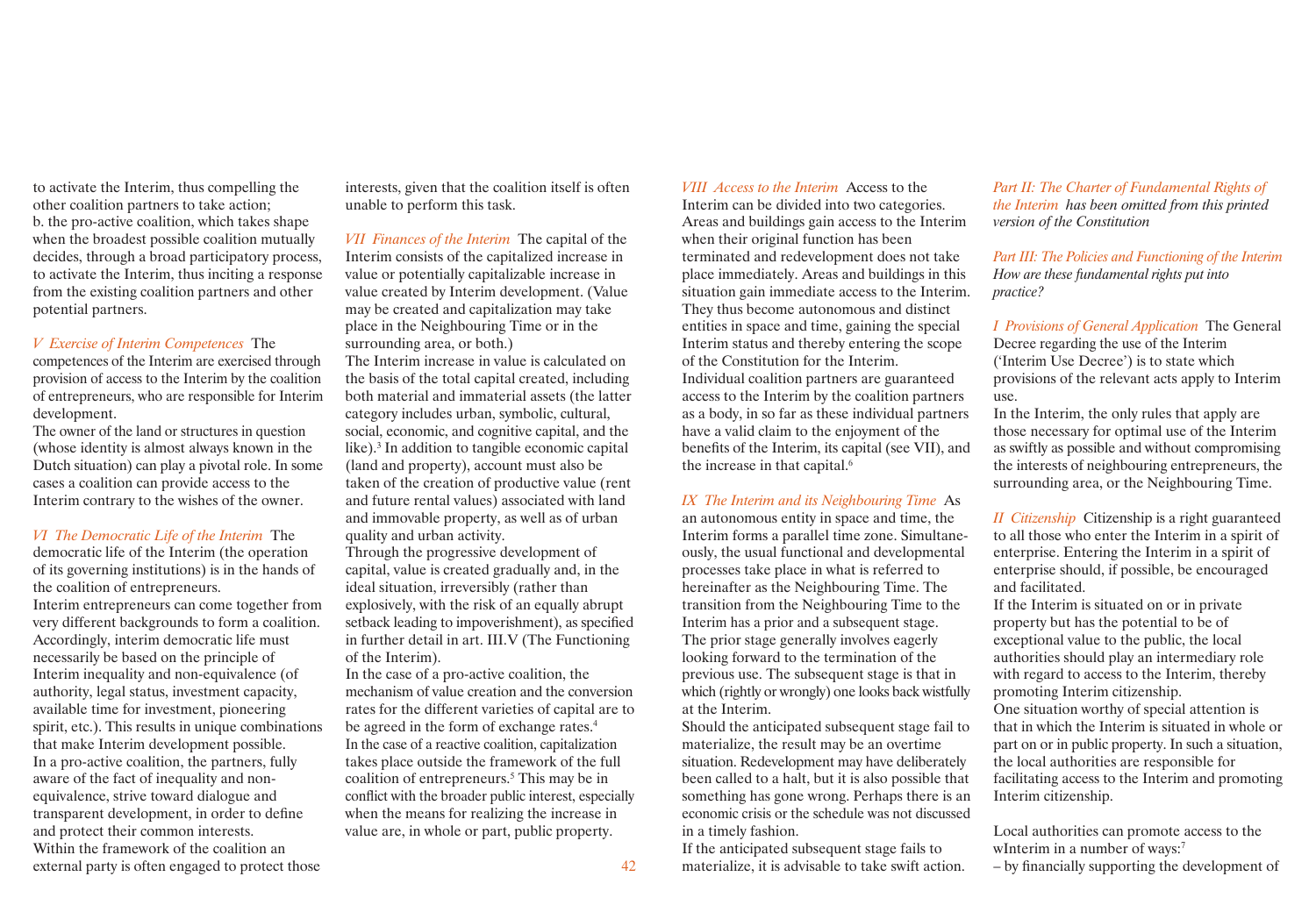the Interim or acting as guarantor in negotiations with coalition partners;

- through mediation, assistance in finding suitable locations for Interim development (a database of available sites and buildings), assistance with conflict management, or streamlining and simplification of procedures;<sup>8</sup>
- by adapting urban planning instruments and models to increase the potential for Interim development and citizenship;
- by taking an active role as the initiator or organizer of Interim development or by assigning other parties to do so;<sup>9</sup>
- by treating the Interim entrepreneurs as fullyfledged partners in a cooperative working relationship;10
- by actively marketing the Interim, by presenting strategies for soliciting innovative proposals and generating interest in Interim development possibilities;11
- by tolerating Interim development when the required permission has not (or not yet) been granted;
- by setting out clear guidelines on which forms of Interim development are and are not allowed in which types of Interim;
- by seeing to it that the coalition draws up a statement regarding liability in the event of accidents or damage in the Interim, rather than holding a single party liable, such as the owner of the land or structures.12

*III Internal Policies and Action* In its internal policies, the coalition of Interim entrepreneurs begins by determining the ground rules. The fewer rules, the better.13, 14 In the case of a pro-active coalition, these rules can be set out in binding agreements between the entrepreneurs involved. Of course, these binding agreements do not have to be written in a pompous, bureaucratic style.

*IV The Functioning of the Interim* The challenge for temporary entrepreneurs is to add a new layer of development to the many already present in the area subject to Interim development. When, in accordance with art. I.VII (Finances of the Interim), the increase in value in the Interim takes place gradually, the existing features of the

setting serve as the basis for further development. From the perspective of financial capital, this type of investment can have much faster returns than local development (and redevelopment) that starts from square one. From the perspective of urban capital, recouping the initial investment is less important than strengthening the fabric of the city.15

*V Association of Times and Sites* In the Interim, past results *are* a guarantee of future performance. The Association of Times and Sites makes it possible for successful Interim business activities to continue in the subsequent stage or make the leap to related Interim areas.16

*VI The Interim's External Action* The external action of the Interim (outside its area, outside its time period) is conducted by means of its ripple effects, which lead to increases in value in the Neighbouring Time.17

Furthermore, the Interim has an external impact whenever it enters into the Neighbouring Time. In such cases, the increase in value that has taken place in the Interim in transferred (at least in part) to the Neighbouring Time. In the case of a pro-active coalition, the mechanism of value creation and the conversion rates for the different varieties of capital (material and non-material) are operative. A valuation decision or provision for this purpose will be incorporated into the Constitution in the near future.

*Part IV: Final Provisions* The Interim Constitution provides a framework that provides the Interim with autonomy as an instrument of urban development that can make a major contribution to the development of the city and its culture. This Constitution is not (and will never be) complete – an essential feature in an Interim situation. Yet at the same time, this is an appeal to keep working on it and contributing to our insight into the policies and operation of the Interim. "Constituting the Interim" is made by STEALTH.unlimited (Ana Dzokic and Marc Neelen) and Iris de Kievith on invitation by Optrek/ laboratorium van de tussentijd, and has been supported by Fonds BKVB. 44 <sup>1</sup> This Constitution does not deal with the Interim that deliberately arvey2002. does not aim to change

or influence the present <sup>6</sup> 'I regret not having the www.neuland-berlin.org. or ultimate use of the space, such as the systematically repeating Interim (e.g. the interludes between the opening times of car parks, regularly occurring markets, beach properties in seasonal use, etc.) value of the shipyard assessed before we started and setting up a joint ownership and shareholding structure with all 250 participants. In the beginning the site had a negative value of 5 million . . . Now our shell has largely

<sup>2</sup> Entrepreneur: one who worth 6 million. As the sets an activity into motion or initiates something (in other words, shows enterprise). costs ourselves, and An entrepreneur's goal they amounted to 10 is profit, broadly defined million-definitely a lot to include social benefits more than 10 years and other intangible gains, such as gains in time and space. <sup>3</sup> There are a number of different kinds of tenant and end user of the property, we financed the interior building ago.' – Eva de Klerk, one of the founding members of the Stichting Kinetisch Noord (2000–2007), the organization for users,

capital, with some overlap between them: programming, and – urban capital: the value management of the of the city and its culture NDSM Werf in – symbolic capital: cultural recognition (or 'image') development, Amsterdam North. <sup>7</sup> The stance adopted

– cultural capital: knowl-by the local authorities edge, skills, and training can essentially make or – social capital: relation-break a project, ships and networking – economic capital: money and immovable property – cognitive capital: knowledge. according to Klaus Overmeyer (ed.), *Urban Pioneers, Temporary Use and Urban Development in Berlin*, Senatsverwalting für Stadtentwicklung Berlin, 2007, p. 159.

if you try to cash in on the increase in value. Just stop trying to put a price tag on things.' – Annius Hornstra, director sites in the district of of the housing association Marzahn-Hellersdorf. Haag Wonen, commenting on the Constitution for the Interim. <sup>8</sup> In Berlin, a municipal desk was opened to gather ideas for the many undeveloped Because many social services such as schools are being built in other locations, more and

to yield monopoly rents creative ideas are invited even if the effect of such by the city authorities support is to produce a to use these spaces for antagonistic to globalization!' – David Harvey, centre has indicated 'The Art of Rent: Globalization, Monopoly and e Commodification of Culture', 2002, and associations with sites that lists charac-

http://socialistregister.com/recent/2002/h teristics such as surface area, accessibility, and period of availability. See:

been refurbished and is Zwischennutzungsage ntur is one example of a comparable private initiative. It was founded in Berlin by a group of architects, urban designers, and cultural historians, with assigned responsibility the goal of encouraging for this. He or she has participatory urban development. The agency offers to locate a building or site for temporary use within three months, at rates pro-active under those conditions? By making it clear what you are doing, and above all (or consequently) by building trust. That's essential, because there's a lot of uncertainty. The to continually remind parties of the common interest. There's always a common interest; otherwise, there's no coalition. But the larger

of 4–7 and 2–2.50/m2 , respectively. See: www.zwischennutzung sagentur.de/ the discrepancies between the common interest and individual interests, the more complicated the situa-

<sup>9</sup> These may include entrepreneurs, independent organizations, and public bodies. tion becomes.' –Simon van Dommelen, in an e-mail to the authors. <sup>14</sup> 'As a user of the In-

<sup>10</sup> This may, for example, include entering into public-private part-imum period of use. nerships (as long as they are mutually bene-that absolutely has to ficial) in which Interim entrepreneurs are given an opportunity to tecten, an experienced use a building or site for Interim user, at a pilot free in exchange for its presentation of the Conupkeep throughout the Interim. That's the only thing be worked out.' – Jan Jongert of 2012 archistitution for the Interim. <sup>15</sup> 'If the main theme in

<sup>11</sup> Possible methods include a call or competition for ideas for Interim use (as in the case of the NDSM Werf), modified tendering procedures, and more clearly announcing the availability of Interim buildings and sites, as in the case of Neuland. urban development through most of the twentieth century was the economy – with a noteworthy phase in the 1960s and 70s in which a great deal of attention was devoted the city – the debate may now come to be dominated by cultural

more empty spaces are opening up in the middle of the district. Residents Mehrfach. See: <sup>12</sup> On the model of Vienna's city support desk for Einfachwww.wien.gv.at/stadtent If this trend continues, wicklung/06/22/05.htm.

on a map and created a <sup>13</sup> 'I believe that the objective should be a minimum of rules in the capital, but how it af-Interim, even if the rules fects the city's cultural are mutually agreed by the participants. The point of forming a coali-capital, its capacity to tion, as we see it, is to inspire.... In anticipato the city's economic quality. The focus will be on the city's cultural

seek the maximum deprocess manager can be – the same situation tion of this shift, I propose a 'cultural monitor' to give concrete form to contributions to cultural quality ... so that developers, housing associations, government bodies, and other responsible parties can aim to contribute to cultural capital and later be judged for their policies that already exists in relation to economic capital.' – Arjo Klamer, Professor of Cultural Economy at Erasmus University, in 'Van publieke naar gemeenschappelijke ruimte', *Stedelijkheid als rendement*, Trancity, with Air/ Van der Leeuwkring, 2007.

gree of freedom (divergence).... So how do you make the coalition

terim, you have at least the target group was have a guaranteed min-limited mainly to hip-<sup>16</sup> 'In Berlin it is clear to see that people from very diverse backgrounds feel drawn to areas in temporary use. In the 1960s and 70s, pies, but these days you see all sorts of people enjoying themselves on improvised urban beaches. Let this be a message to urban planners and municipal spatial planning departments; today's citydwellers want not just carefully tended parks, but space for eyeopening initiatives. ' –from a talk by the 'anarchitect' Mathias Heyden at Stroom, The Hague,

to the social quality of quality. The emphasis is steadily shifting toward issues of ambience, identity, creativity, and the importance of beauty. then the dominant issue in any given project will not be what it contributes David Harvey, *The Art* <sup>17</sup> 'This is what urban growth machines are often all about: the orchestration of investment process dynamics and the provision of key public investments at the right place and time to promote success in inter-urban and interregional competition.' – *of Rent: Globalization, Monopoly and the Commodification of Culture*, 2002, http://socialistregister. com/recent/2002/harv ey2002.

8 October 2008.

# <sup>4</sup> 'There will be no Interim

<sup>5</sup> '[T]he most avid globalizers will support local developments that have the potential local political climate

their pilot projects. The municipal coordination the areas in question database of undeveloped